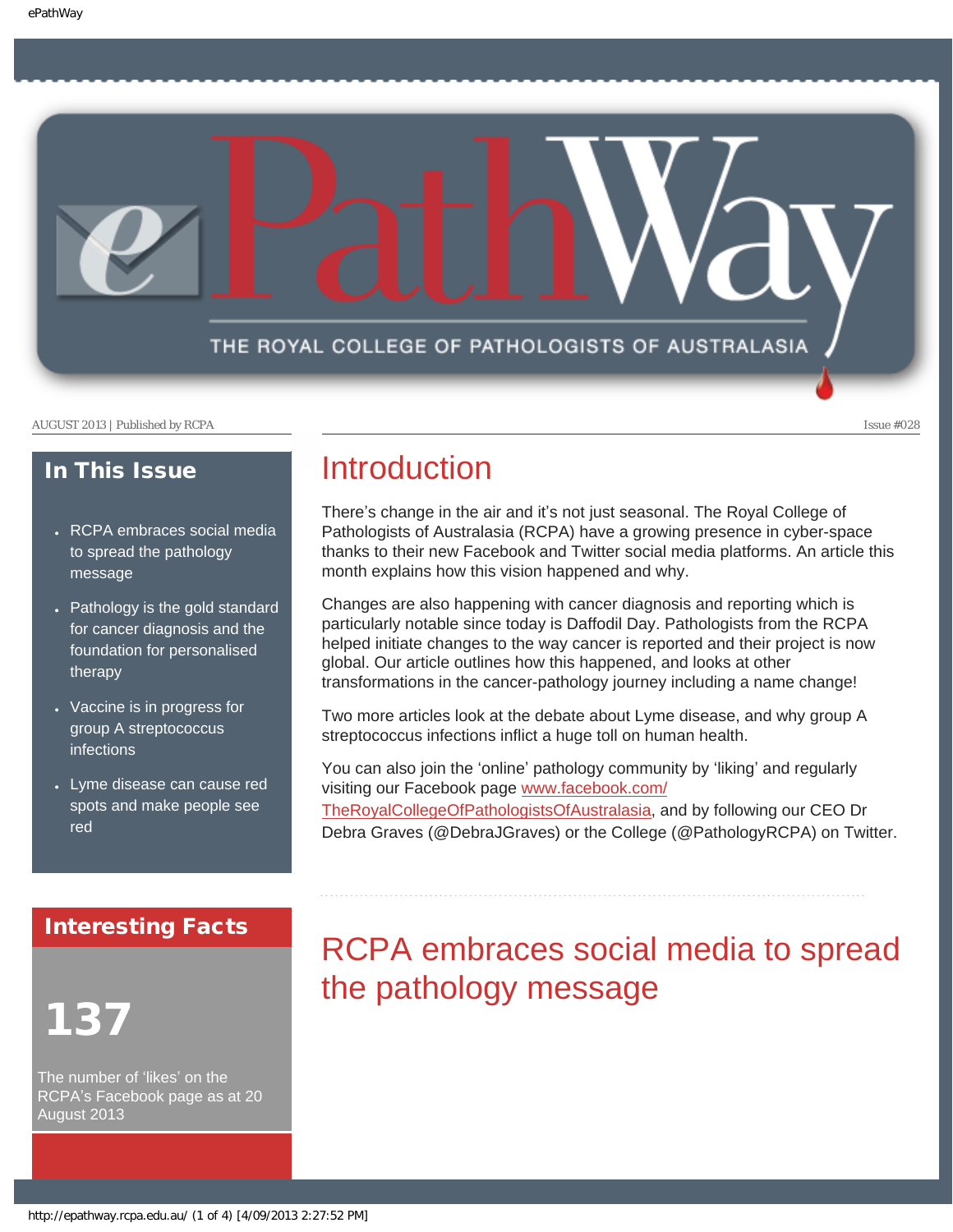# 500 million

The estimated number of active users on Facebook

# 2004 and 2006

The years Facebook and Twitter were founded

*Sources: RCPA Facebook page, twitter.com, facebook.com*

### Important Message

<span id="page-1-0"></span>

has an important message for you. [Click to see the message!](http://epathway.rcpa.edu.au/notice.html)

### Suggest to a friend

Know someone who might be interested in this website? Why not [suggest the website](mailto:?Subject=I%20think%20you%20should%20read%20this%20Newsletter=
http://epathway.rcpa.edu.au/index.html) to them.

### Profile summary **RCPA** @PathologyRCPA The Royal College of Pathologists of Australasia is responsible for the training and professional development of pathologists and the promotion of pathology. Sydney, Australia · rcpa.edu.au 60 87 73 ı٠ Follow **TWEETS** FOLLOWING FOLLOWERS

Social media platforms such as Facebook and Twitter have changed the way information is shared around the world. Once seen as the domain of Gen Y's, social media platforms are now entrenched into mainstream society. Their users are counted in millions and are hugely influential which is why organisations such as the Royal College of Pathologists of Australasia (RCPA) are building an online presence.

[read more »](#page-6-0)

## Pathology is the gold standard for cancer diagnosis and the foundation for personalised therapy

Pathologists are so integral to cancer diagnoses they could almost be referred to as diagnostic oncologists. They determine the tumour type, provide prognostic information such as the stage of the cancer and are central to cancer patient management by providing information that guides treatment options and monitors progress.



### Previous Editions

Did you miss something from last month? You can view our [previous](#page-4-0)  [editions](#page-4-0) at any time.

[read more »](#page-8-0)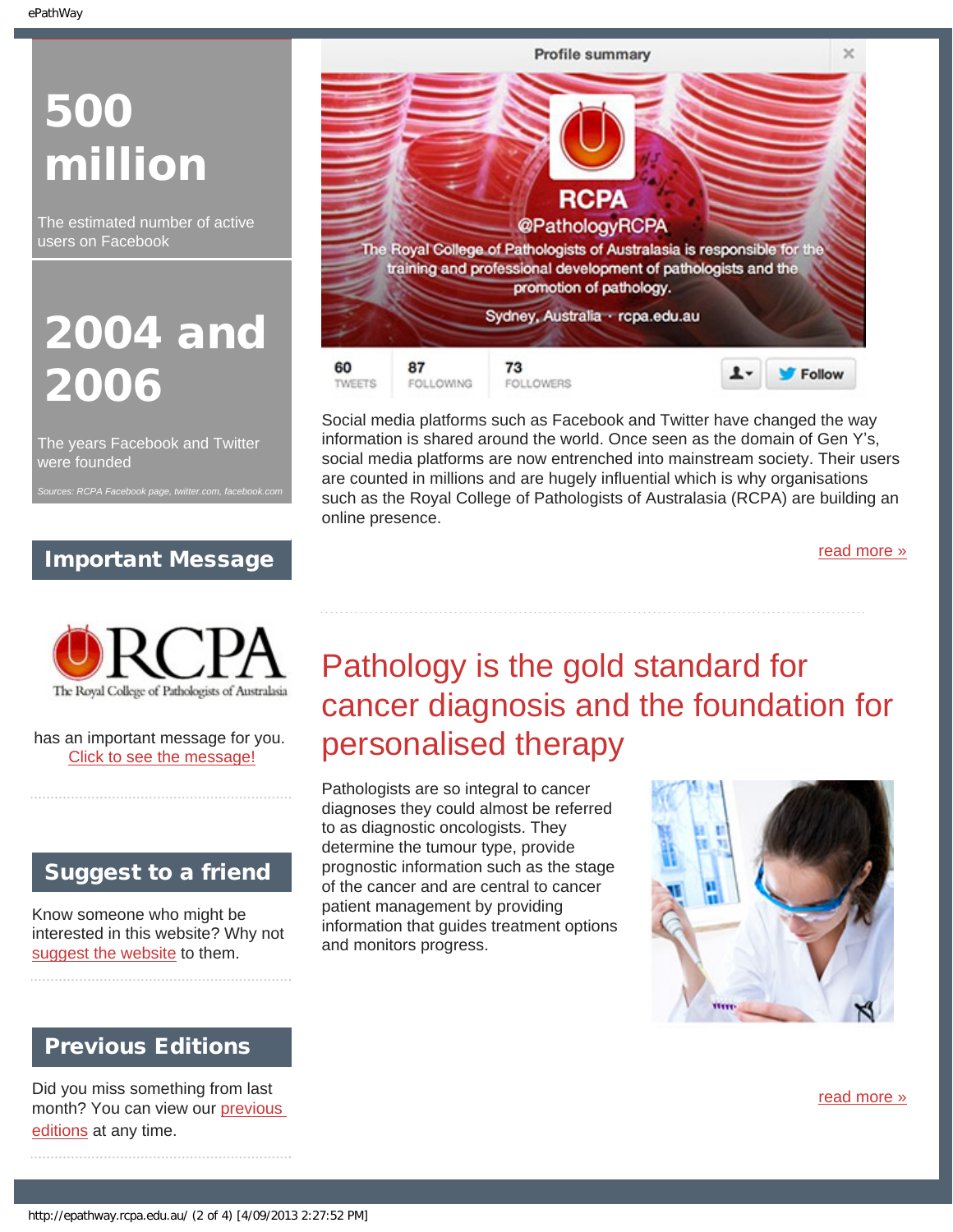### <span id="page-2-0"></span>Subscribe Now!

Subscription is easy! Simply fill in our [subscription form.](http://epathway.rcpa.edu.au/subscription.html)

#### Links

[RCPA Manual](http://rcpamanual.edu.au/)

<span id="page-2-1"></span>[LabTest Online](http://www.labtestsonline.org.au/)

### Vaccine is in progress for group A streptococcus infections

You'd think bacteria capable of causing a flesh-eating disease would have a more dramatic name than group A streptococcus (GAS). The word *Streptococcus* is derived from a Greek term meaning 'twisted berry' which describes the appearance of this spherical bacterium that forms chains. The genus *Streptococcus* includes a variety of species, but it's *Streptococcus pyogenes* infections, also known as GAS, that inflict a huge toll on human health. They are also the subject of intense research to find a vaccine.



[read more »](#page-11-0)

### Lyme disease can cause red spots and make people see red

Lyme disease is an infectious disease caused by the bacterium *Borrelia burgdorferi* and related species. It is transmitted to people when a tick infected with this bacterium bites them. The symptoms of Lyme disease are also quite broad such as fever, headaches, rash, tiredness and joint pains, which means a diagnosis based on clinical features alone is not conclusive.



[read more »](#page-13-0)

#### Copyright © 2013 The Royal College of Pathologists of Australasia

RCPA - Durham Hall - 207 Albion St Surry Hills NSW 2010 AUSTRALIA | (+61) 2 8356 5858 | [www.rcpa.edu.au](http://www.rcpa.edu.au/)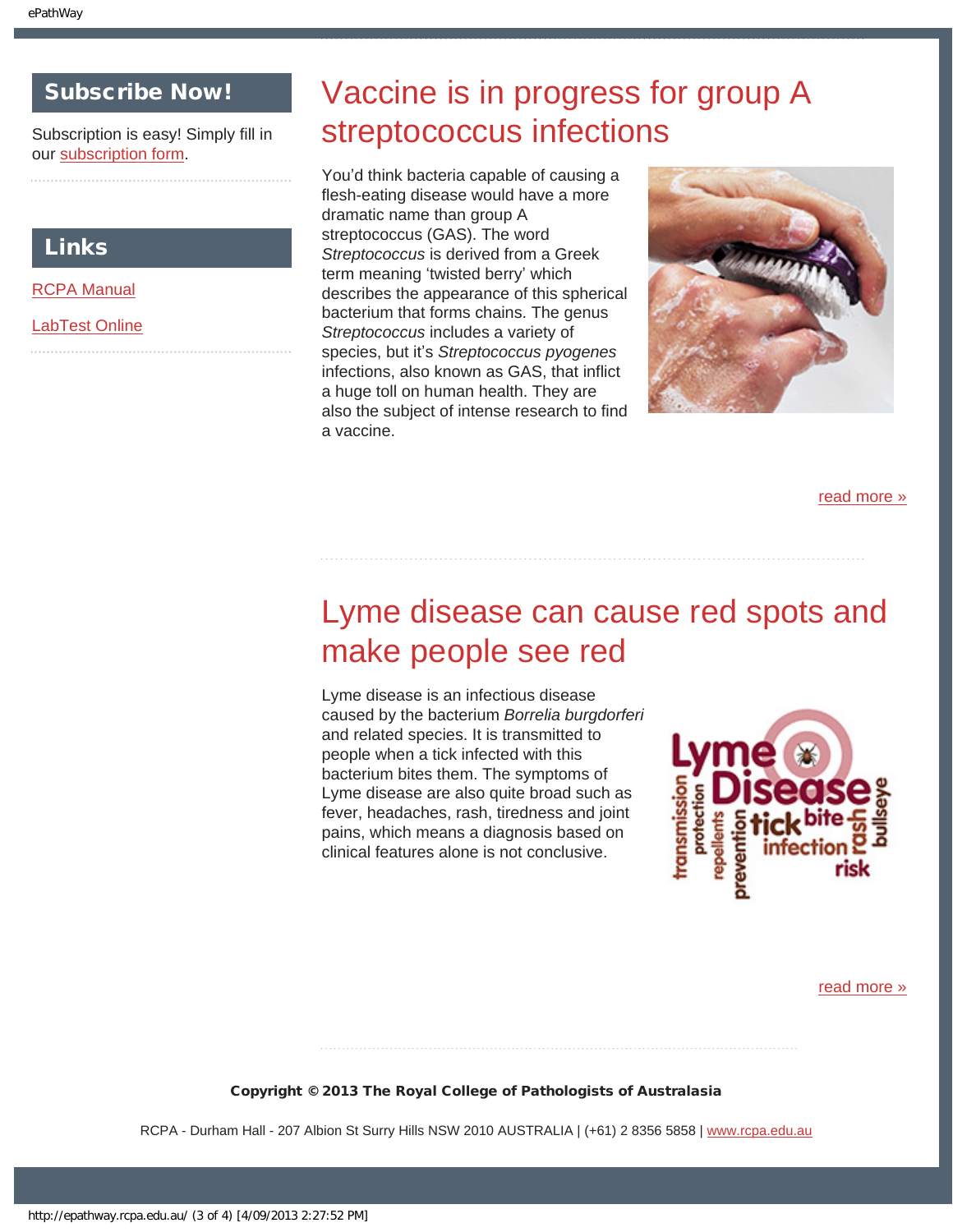[Privacy Policy](http://www.rcpa.edu.au/Privacy.htm) | [Legal](http://www.rcpa.edu.au/Legal.htm) | [Disclaimer](http://www.rcpa.edu.au/Disclaimer.htm)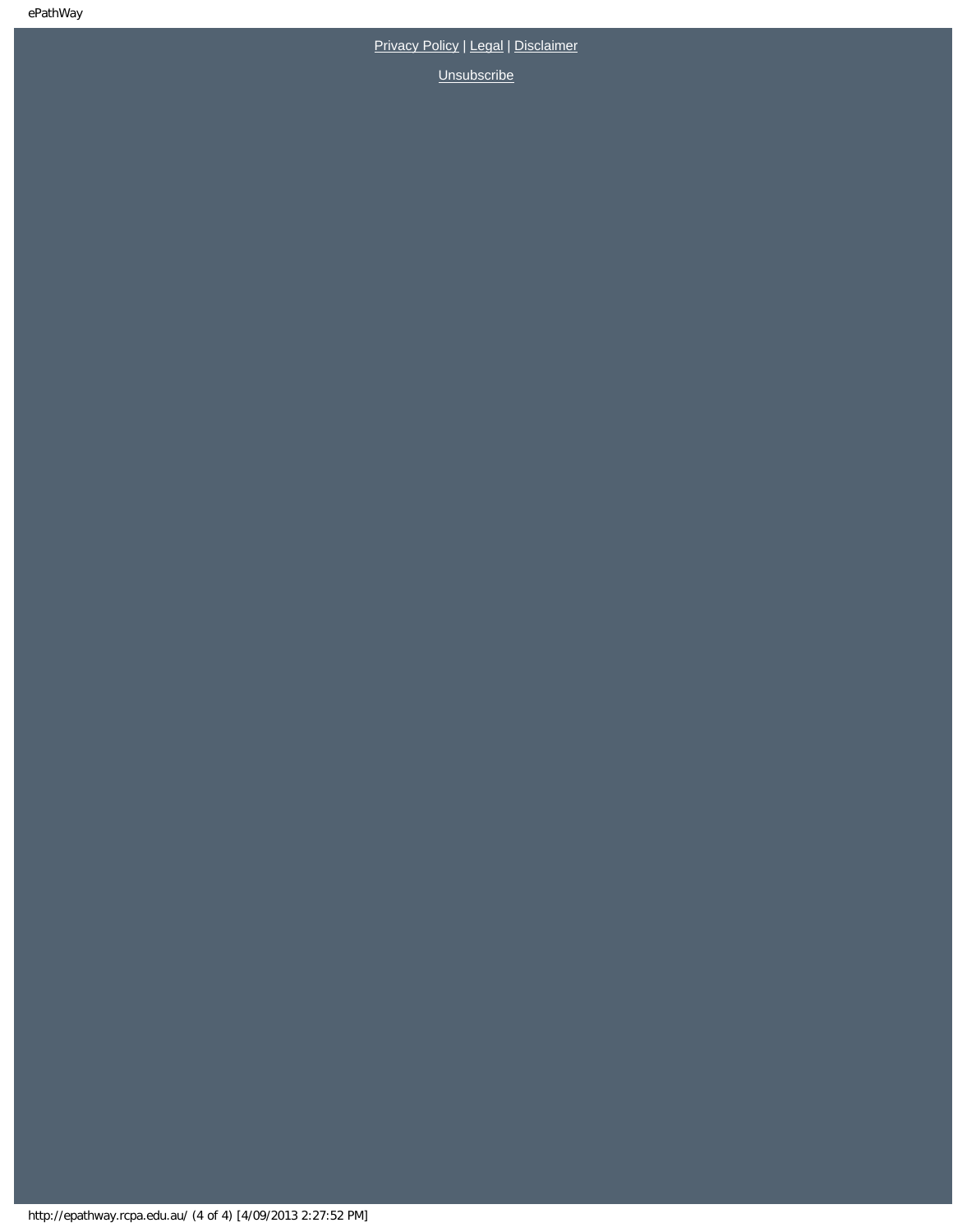<span id="page-4-0"></span>

Published by RCPA

### Previous Editions



recommendations of an expert working party are adopted across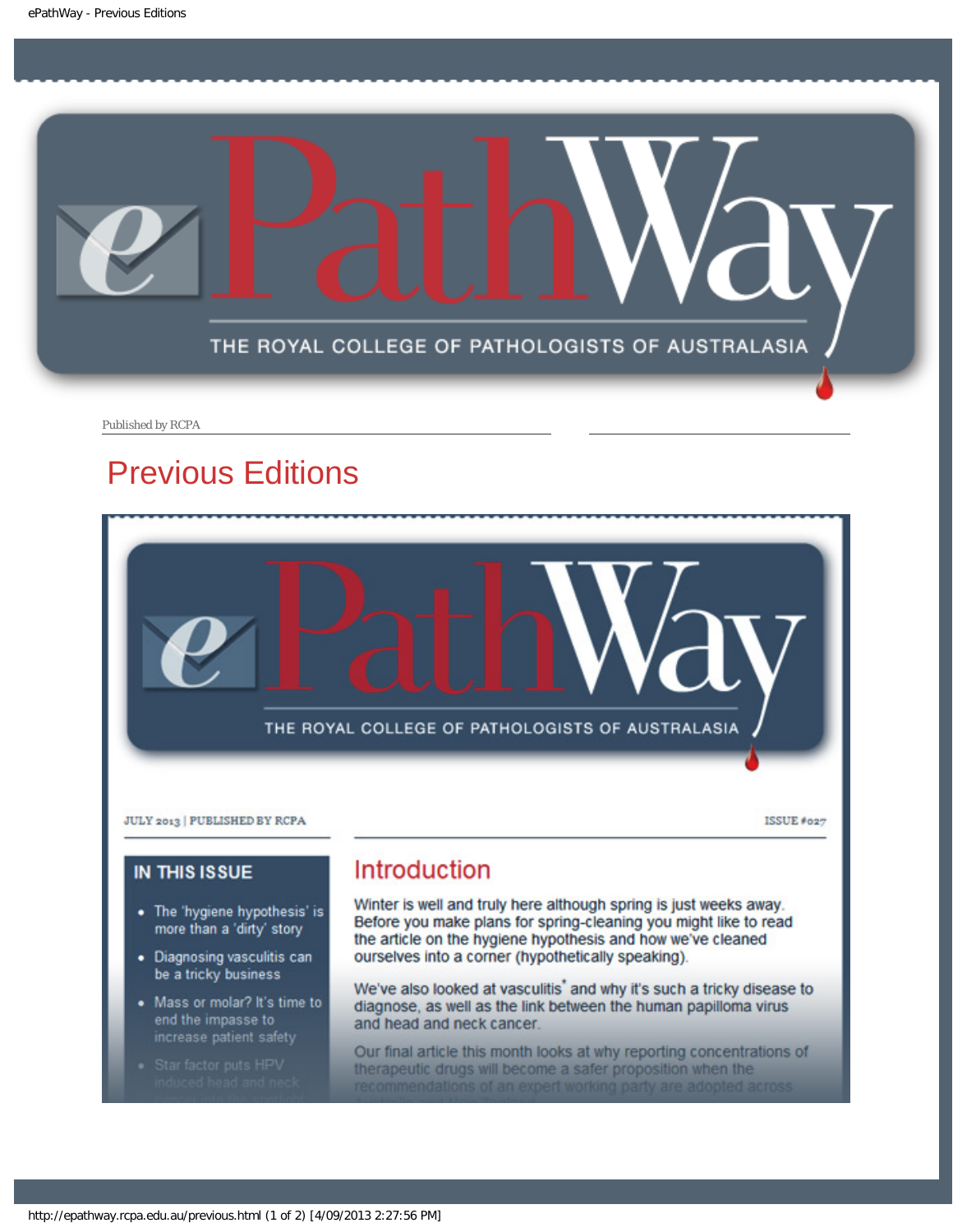| 2013                | 2012                             | 2011                 |
|---------------------|----------------------------------|----------------------|
| 027 - July 2013     | 021 - December 2012              | 009 - November 2011  |
| 026 - June 2013     | 020 - November 2012              | 008 - October 2011   |
| 025 - May 2013      | 019 - October 2012               | 007 - September 2011 |
| 024 - April 2013    | 018 - September 2012             | 006 - August 2011    |
| 023 - March 2013    | 017 - August 2012                | 005 - July 2011      |
| 022 - February 2013 | 016 - July 2012                  | 004 - June 2011      |
|                     | 015 - June 2012                  | 003 - May 2011       |
|                     | 014 - May 2012                   | 002 - April 2011     |
|                     | 013 - April 2012                 | 001 - March 2011     |
|                     | 012 - March 2012                 |                      |
|                     | 011 - February 2012              |                      |
|                     | 010 - December 2011/January 2012 |                      |

[« Back to Home Page](http://epathway.rcpa.edu.au/index.html)

#### Copyright © 2013 The Royal College of Pathologists of Australasia

RCPA - Durham Hall - 207 Albion St Surry Hills NSW 2010 AUSTRALIA | (+61) 2 8356 5858 | [www.rcpa.edu.au](http://www.rcpa.edu.au/)

[Privacy Policy](http://www.rcpa.edu.au/Privacy.htm) | [Legal](http://www.rcpa.edu.au/Legal.htm) | [Disclaimer](http://www.rcpa.edu.au/Disclaimer.htm)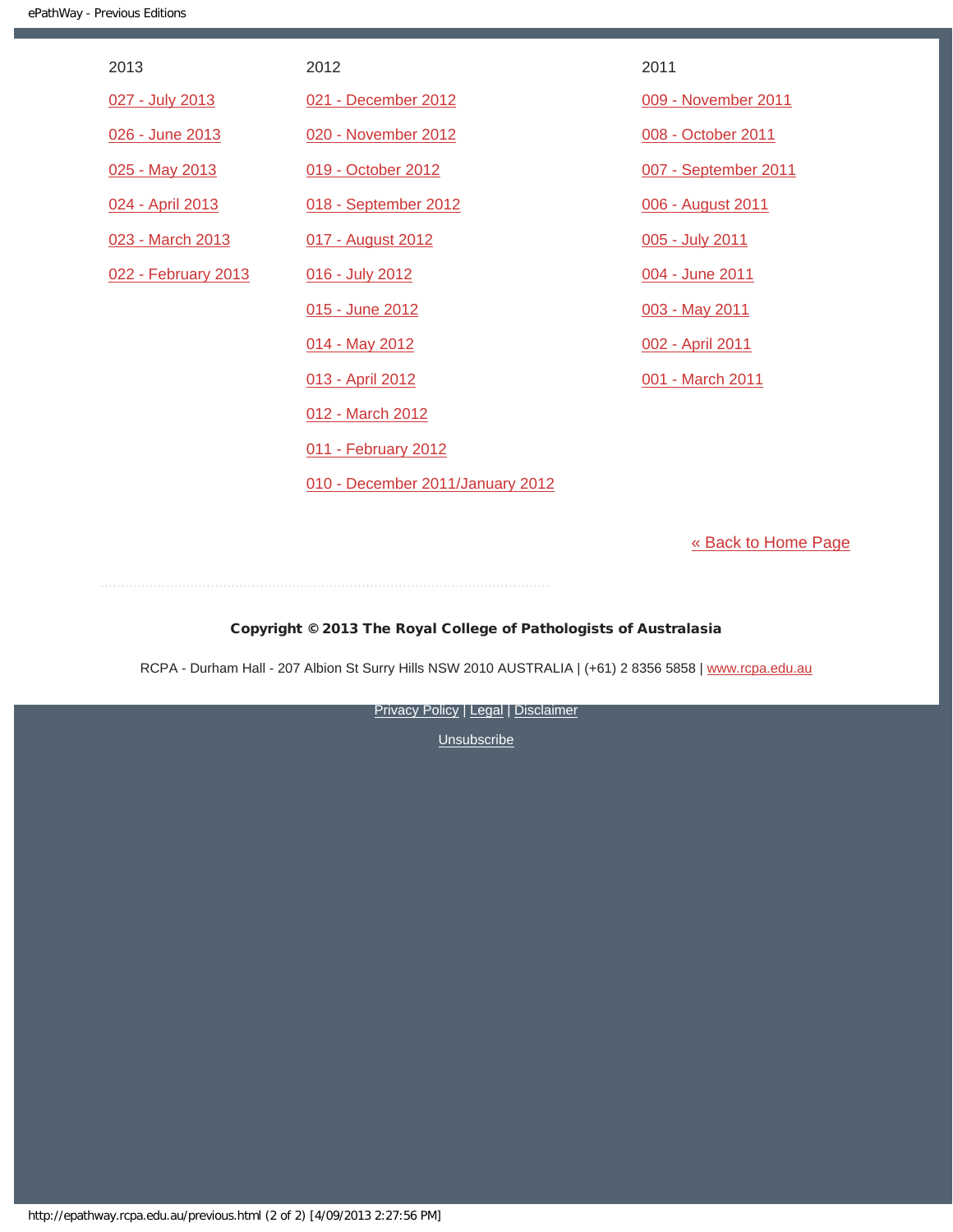<span id="page-6-0"></span>

## RCPA embraces social media to spread the pathology message



Social media platforms such as Facebook and Twitter have changed the way information is shared around the world. Once seen as the domain of Gen Y's, social media platforms are now entrenched into mainstream society. Their users are counted in millions and are hugely influential which is why organisations such as the Royal College of Pathologists of Australasia (RCPA) are building an online presence.

Linsey Brown, Account Director at S2i Communications, says almost every business and organisation now has a minimum of a Facebook and Twitter account.

"Social media platforms are simply another means of communicating to your audience alongside traditional media. They provide effective, direct access to online communities who have an existing interest or involvement in your organisation. In the long-term this can be extremely beneficial," she says.

"Most people are now aware of the relevance of social media, however there are still many who wrongly dismiss its importance or assume that social media doesn't affect their specific type of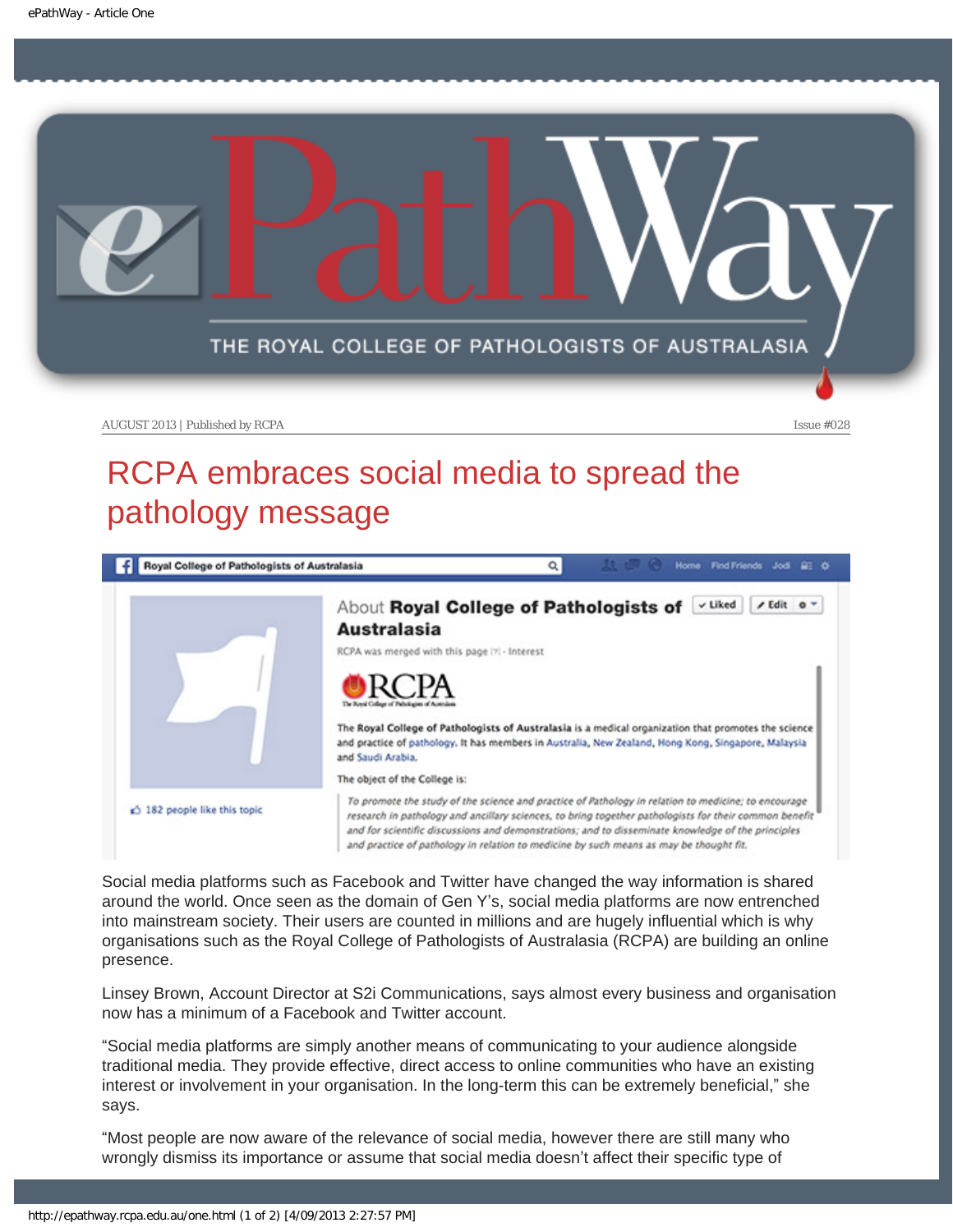business or organisation. That's simply not the case anymore. Organisations must offer an online presence and people expect it. They want to engage which is a great thing."

Georgy Searles, Account Manager at S2i Communications, says a lot of people access information via smartphones.

"Just over 65 percent of Australians and New Zealanders have smartphones<sup>[1]</sup> which is one of the highest concentrations in the world," she says. "The best way to reach this huge audience is through social media."

The RCPA's Facebook page was launched earlier this year and now has about 140 people active online.

"There are always people on the RCPA page, 'liking' our content and images and even asking questions about pathology. We've found it a great way to promote pathology events and initiatives such as Pathology Day, and it should prove useful in the run up to the RCPA's annual Pathology Update conference," explains Ms Brown.

The RCPA also set up a Twitter account in the lead up to Pathology Day (May 28). There are now about 70 followers of that account which has built up in a relatively short space of time.

Ms Searles says the RCPA's Twitter followers are a mix of pathologists, consumer groups, health journalists and the general public.

"Twitter captures a slightly different audience type to Facebook which is why having both social media platforms is important."

Both Ms Searles and Ms Brown say the RCPA is committed to growing their online presence to ensure information about pathology can reach the largest audience possible. Information posted on the official RCPA Facebook and Twitter accounts includes media articles about pathology or pathologists, RCPA events and any relevant news related to pathology and medicine.

"Facebook and Twitter are not just for Gen Y's. All generations are joining the online conversation and it's an effective and timely way to keep up with the latest pathology news," explains Ms Brown. "Social media sites are free to join. All you need is internet access from your smartphone or computer to get started."

To become part of the RCPA's online community, simply 'Like' the RCPA Facebook page and 'follow' the RCPA's Twitter feed(@PathologyRCPA).

Set up at a Twitter account at <https://twitter.com/>.

[\*] [Still think you can ignore mobile? Think again](http://www.adnews.com.au/adnews/still-think-you-can-ignore-mobile-think-again)

[« Back to Home Page](http://epathway.rcpa.edu.au/index.html)

#### Copyright © 2013 The Royal College of Pathologists of Australasia

RCPA - Durham Hall - 207 Albion St Surry Hills NSW 2010 AUSTRALIA | (+61) 2 8356 5858 | [www.rcpa.edu.au](http://www.rcpa.edu.au/)

[Privacy Policy](http://www.rcpa.edu.au/Privacy.htm) | [Legal](http://www.rcpa.edu.au/Legal.htm) | [Disclaimer](http://www.rcpa.edu.au/Disclaimer.htm)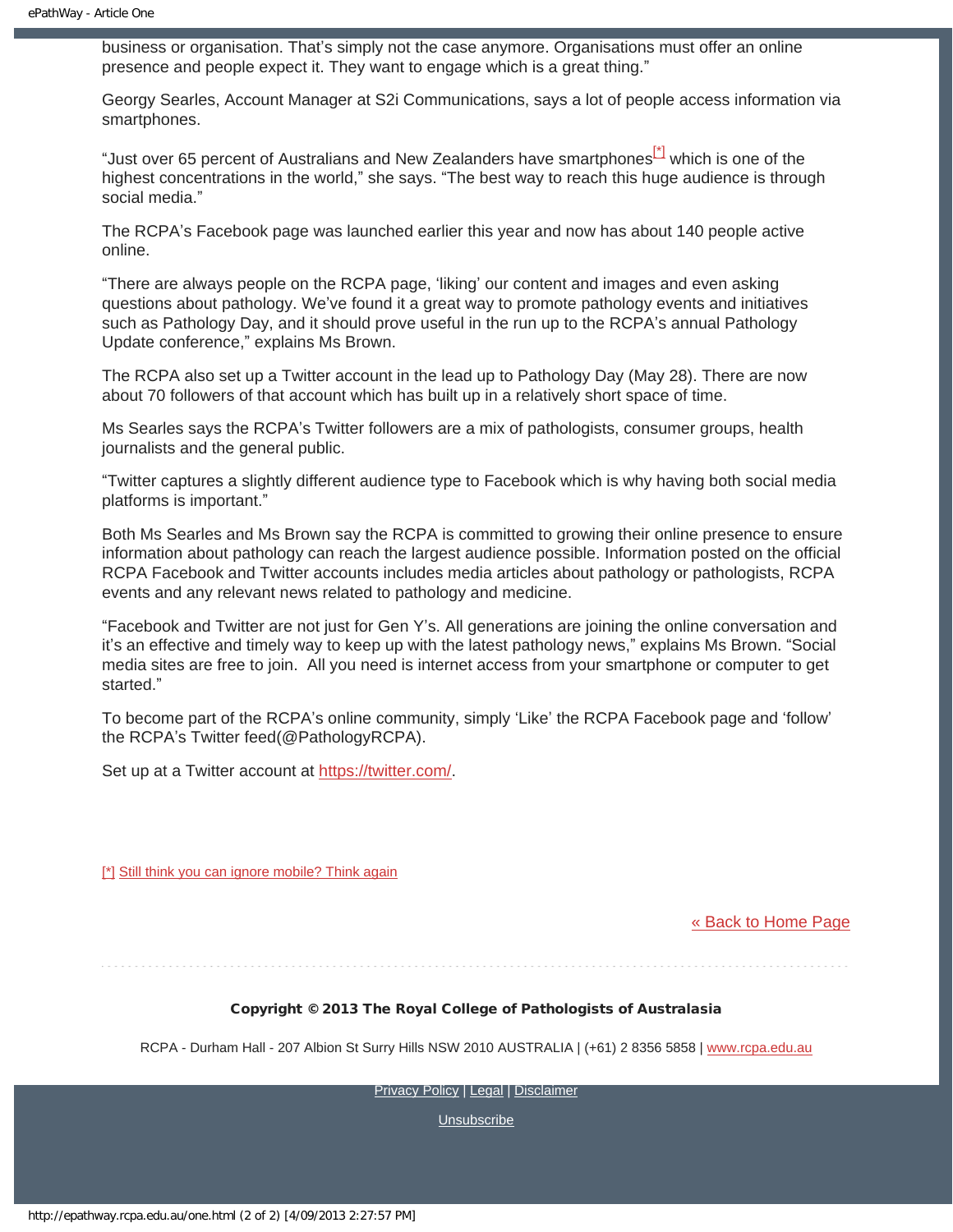<span id="page-8-0"></span>

AUGUST 2013 | Published by RCPA **Issue #028** Issue #028

### Pathology is the gold standard for cancer diagnosis and the foundation for personalised therapy



Pathologists are so integral to cancer diagnoses they could almost be referred to as diagnostic oncologists. They determine the tumour type, provide prognostic information such as the stage of the cancer and are central to cancer patient management by providing information that guides treatment options and monitors progress.

"Pathology is viewed as the gold standard for cancer diagnosis," explains Professor Jane Dahlstrom, anatomical pathologist and chair of the Royal College of Pathologists of Australasia's (RCPA) Cancer Services Advisory Committee (CanSAC), which is the College's peak group related to cancer diagnosis and treatment.

"Pathologists make the initial tissue diagnosis of cancer and this is the start of a patient's cancer

<span id="page-8-1"></span>journey. This diagnosis is often discussed at a Multidisciplinary Case Conference (MDCC)<sup>[1]</sup> where a group of health professionals such as pathologists, surgeons, radiologists and oncologists discuss the treatment options based on the pathologist's initial diagnosis and other clinical information."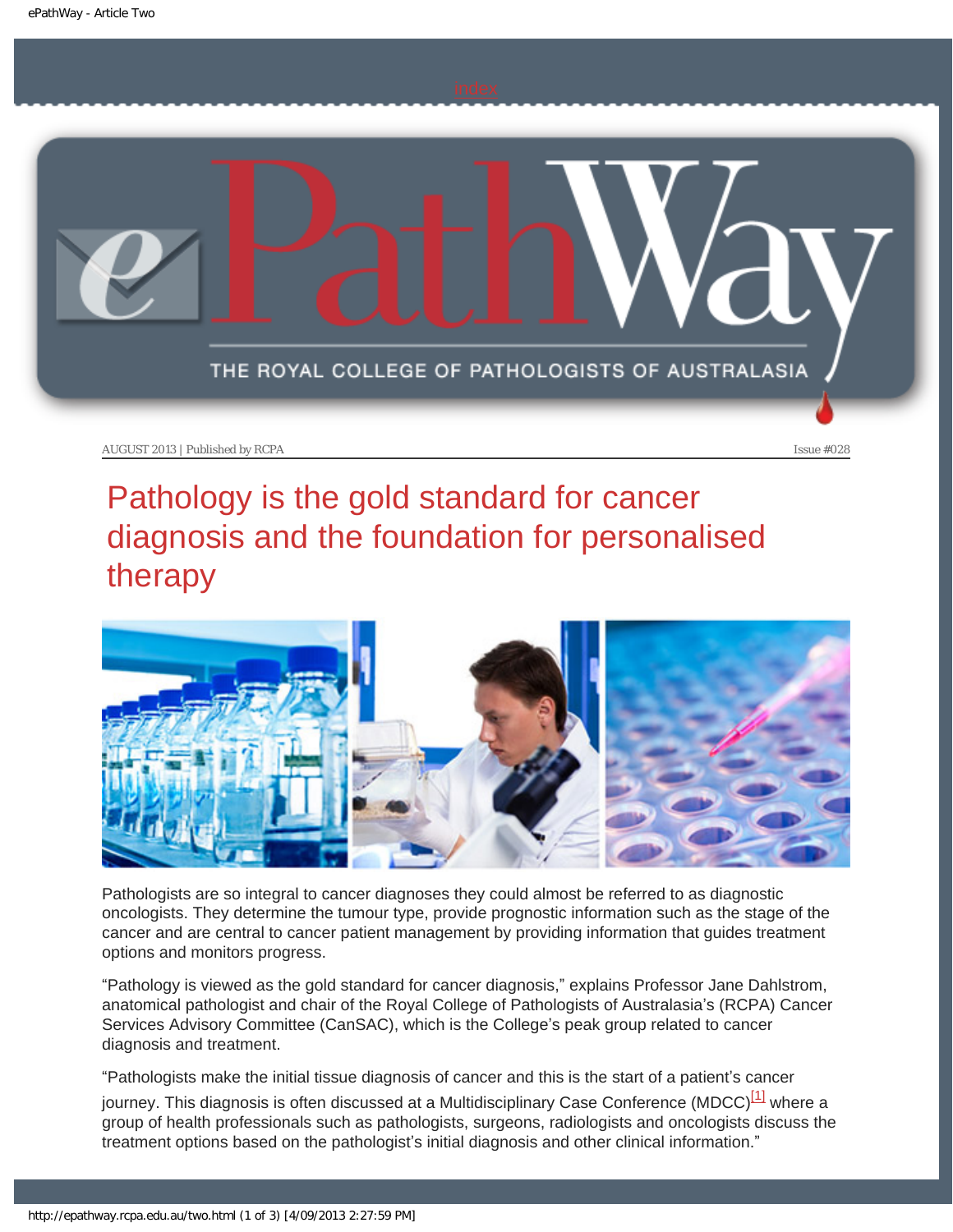<span id="page-9-5"></span>Cancer diagnosis and monitoring itself also has a multidisciplinary approach within the pathology profession. For example, Associate Professor David Ellis, anatomical pathologist and chair of the International Collaboration on Cancer Reporting (ICCR)<sup>[2]</sup>, says lymphoma diagnosis has evolved through new technologies and techniques and now involves most pathology disciplines including histopathology, haematology, cytogenetics, molecular pathology, biochemistry and immunology. He says cancer pathology reports are very detailed with some tumour types requiring dozens of items to be reported for each patient.

"When cancer was reported as a traditional narrative, up to a third of the relevant information might not have been contained in each report," explains A/Prof Ellis.

He says the RCPA is involved in a worldwide project that is changing the way cancer is reported.

"To ensure reports are uniform in the way cancer is reported, and all relevant information is contained in every report, the RCPA and Cancer Australia initiated a checklist approach to make sure all of the information needed for every report is there in an organised and uniform way," explains A/Prof Ellis.

<span id="page-9-6"></span>This became known as the National Structured Pathology Reporting for Cancer (NSPRC)<sup>[\[3\]](#page-9-2)</sup> proiect. It commenced in 2008 with six reporting protocols (lung, melanoma, breast, colorectal, lymphoma and prostate) and a framework to guide development of the protocols in partnership with national clinician and pathologist organisations. Twenty cancer protocols are now published on the RCPA website and a further six are nearly complete.

The ICCR began as a collaboration between the NSPRC project in Australia and pathology organisations in the USA, UK and Canada. European pathology organisations are now also engaged making the project a truly international initiative representing a population of over one billion.

"We work as a team and use the best approaches from each country and the most expert doctors from around the world to write the protocols," says A/Prof Ellis who is also chair of the NSPRC project. "This approach enables international comparison of a uniform set of cancer data to accurately gauge how each country is progressing in cancer diagnosis and treatment."

Prof Dahlstrom says pathology is constantly evolving as a discipline with initiatives such as international structured reporting of cancer and the more personalised approach to cancer management representing two changes that highlight this evolution.

<span id="page-9-7"></span>The International Liaison of Pathology Presidents (ILPP) this year released a joint statement on International Best Practice in Diagnosis and Management of Cancer $\frac{[4]}{[4]}$  $\frac{[4]}{[4]}$  $\frac{[4]}{[4]}$  on Pathology Day (May 28) in response to the increasing number of cancers now linked to defined genetic mutations which respond to targeted therapy<sup>[5]</sup>.

<span id="page-9-8"></span>Pathology as a profession is so closely linked to cancer diagnosis that Sydney's Royal Prince Alfred Hospital's Department of Anatomical Pathology has been renamed the Department of Tissue Pathology and Diagnostic Oncology. This new name may represent yet another turn in the cancerpathology journey.

<span id="page-9-1"></span>[\[2\]](#page-9-5) <http://www.rcpa.edu.au/Publications/StructuredReporting/ICCR.htm>

- <span id="page-9-2"></span>[\[3\]](#page-9-6) <http://www.rcpa.edu.au/Publications/StructuredReporting.htm>
- <span id="page-9-3"></span>[\[4\]](#page-9-7) [ILPP Best Practice in Diagnosis and Management of Cancer](http://www.rcpa.edu.au/static/file/Asset%20library/public%20documents/Policy%20Manual/Position%20Statements/ILPP%20Joint%20Statement%20on%20International%20Best%20Practice%20in%20Diagnosis%20and%20Man.pdf)
- <span id="page-9-4"></span>[\[5\]](#page-9-8) Targeted therapy is covered in [ePathWay issue #013](http://epathway.rcpa.edu.au/previous/013_0412.pdf)

<span id="page-9-0"></span>[<sup>\[1\]</sup>](#page-8-1) Multidisciplinary Case Conferences (MDCCs) is covered in [ePathWay issue #015](http://epathway.rcpa.edu.au/previous/015_0612.pdf)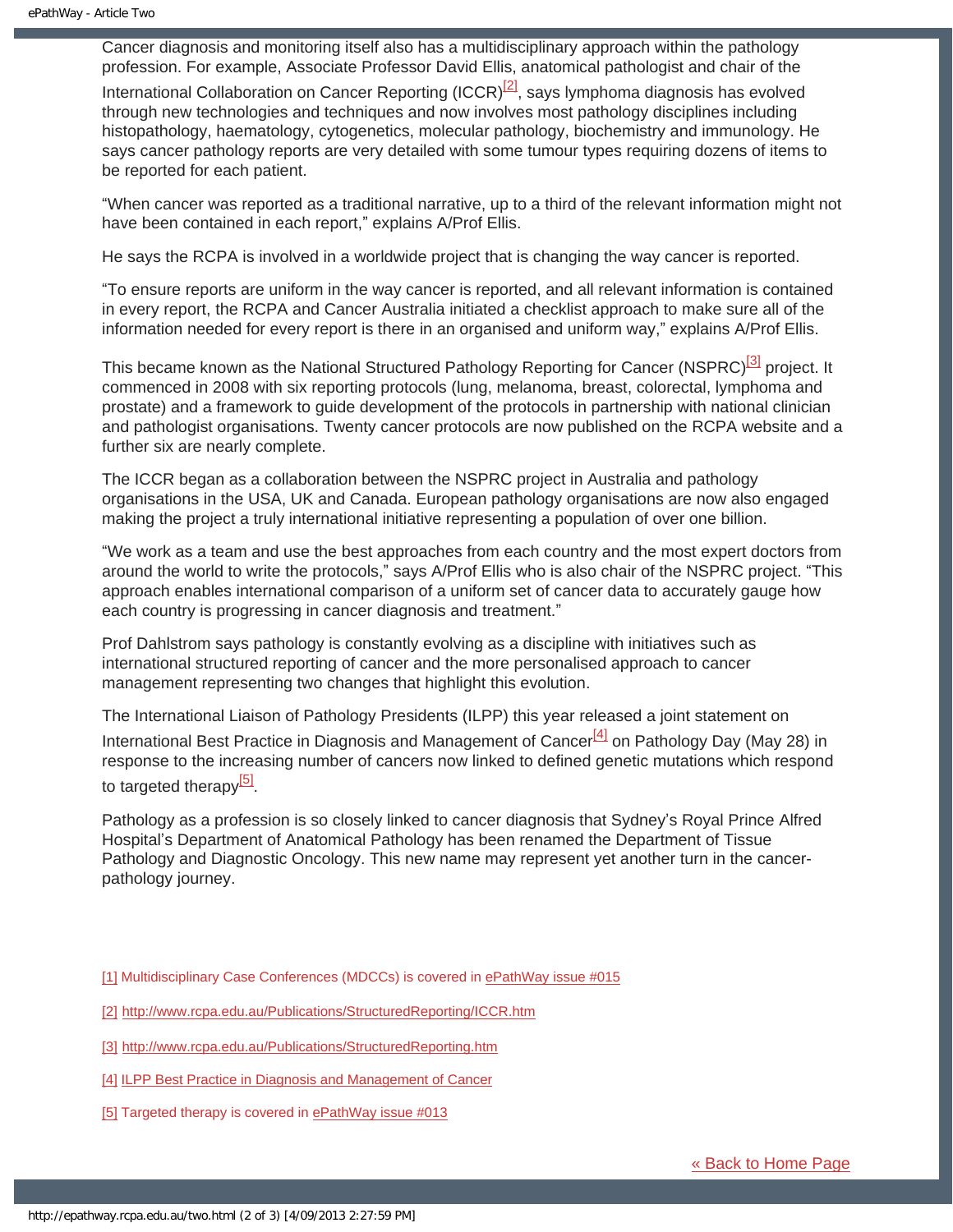#### Copyright © 2013 The Royal College of Pathologists of Australasia

RCPA - Durham Hall - 207 Albion St Surry Hills NSW 2010 AUSTRALIA | (+61) 2 8356 5858 | [www.rcpa.edu.au](http://www.rcpa.edu.au/)

**[Privacy Policy](http://www.rcpa.edu.au/Privacy.htm) | [Legal](http://www.rcpa.edu.au/Legal.htm) | [Disclaimer](http://www.rcpa.edu.au/Disclaimer.htm)**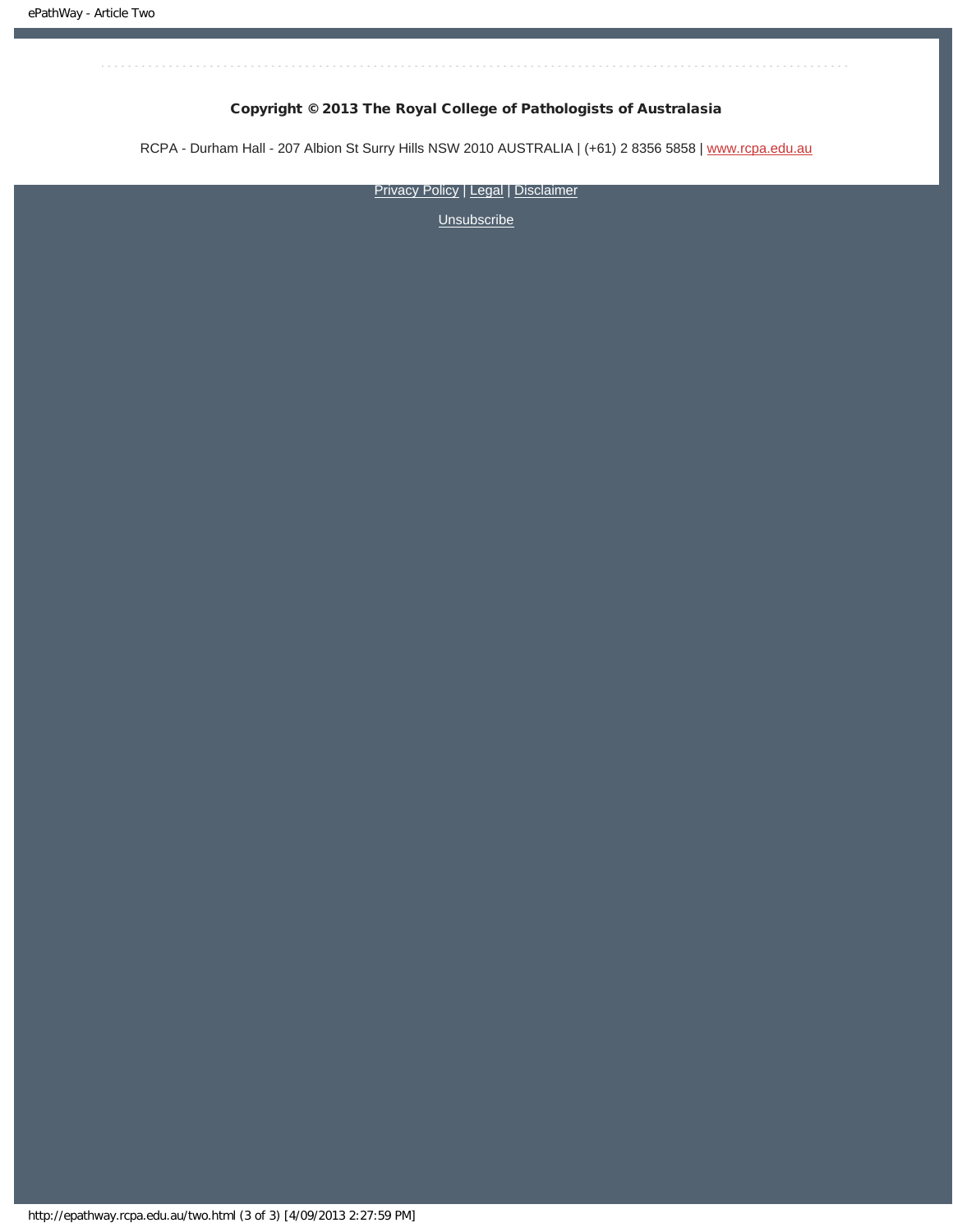<span id="page-11-0"></span>

### Vaccine is in progress for group A streptococcus infections



You'd think bacteria capable of causing a flesh-eating disease would have a more dramatic name than group A streptococcus (GAS). The word *Streptococcus* is derived from a Greek term meaning 'twisted berry' which describes the appearance of this spherical bacterium that forms chains. The genus *Streptococcus* includes a variety of species, but it's *Streptococcus pyogenes* infections, also known as GAS, that inflict a huge toll on human health. They are also the subject of intense research to find a vaccine.

"Group A streptococcus is a major human pathogen responsible for considerable global morbidity (illness) and mortality (deaths)," explains Dr Deborah Williamson, clinical microbiologist at Auckland District Health Board and clinical researcher at the University of Auckland. "Work is in progress via a trans Tasman collaboration to develop a vaccine, and has become even more intensive over the past six to twelve months."

It is estimated that GAS causes more than 700 million infections world wide each year, including more than 650,000 severe, invasive infections. Dr Williamson says GAS is responsible for a number of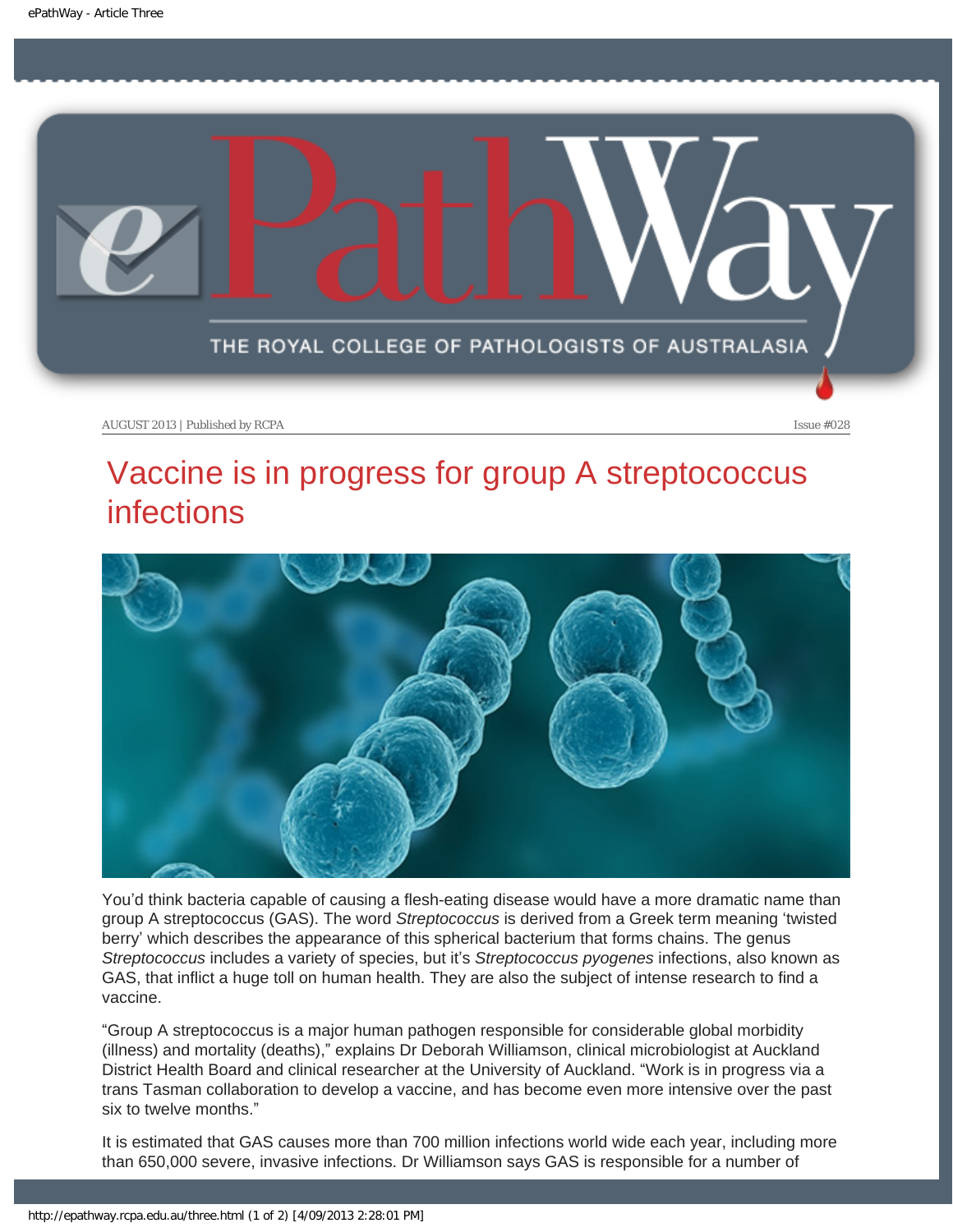<span id="page-12-1"></span>clinical manifestations including pharyngitis (strep throat), skin and soft tissue infections (such as impetigo and cellulitis), puerperal sepsis $\mathbb{I}$ , scarlet fever and streptococcal toxic shock syndrome (STSS).

STSS is due to toxins produced by the GAS bacterium that can cause a drop in blood pressure and multi-organ failure.

While most GAS infections cause relatively mild illnesses and are not particularly notable, the flesheating disease necrotising fasciitis makes headlines. In this condition, the GAS bacteria can destroy skin, fat and the tissue covering the muscles within a very short time. Although this disorder has a high mortality rate, it is quite rare.

"Infections with GAS can also have important immunological consequences such as post streptococcal glomerulonephritis (kidney disease) and acute rheumatic fever," says Dr Williamson. "It's important for people to know that some parts of Australia and New Zealand have the highest rates of rheumatic fever in the world."

Infections with GAS happen by direct contact with mucus from the nose or throat of people who are infected, or through contact with infected wounds or sores. The main method of diagnosis is by culturing the organism from a clinical site. A rapid antigen test is also available to diagnose a 'strep throat'.

The spread of all types of GAS infections can be reduced by good hand washing, especially after coughing and sneezing, before and after preparing foods and before eating. Treatment usually involves antibiotics, although a vaccine will be a welcome breakthrough in preventing infections from this major human pathogen.

<span id="page-12-0"></span>[\[\\*\]](#page-12-1) Puerperal sepsis is a bacterial infection contracted by women during childbirth or miscarriage.

[« Back to Home Page](http://epathway.rcpa.edu.au/index.html)

#### Copyright © 2013 The Royal College of Pathologists of Australasia

RCPA - Durham Hall - 207 Albion St Surry Hills NSW 2010 AUSTRALIA | (+61) 2 8356 5858 | [www.rcpa.edu.au](http://www.rcpa.edu.au/)

[Privacy Policy](http://www.rcpa.edu.au/Privacy.htm) | [Legal](http://www.rcpa.edu.au/Legal.htm) | [Disclaimer](http://www.rcpa.edu.au/Disclaimer.htm)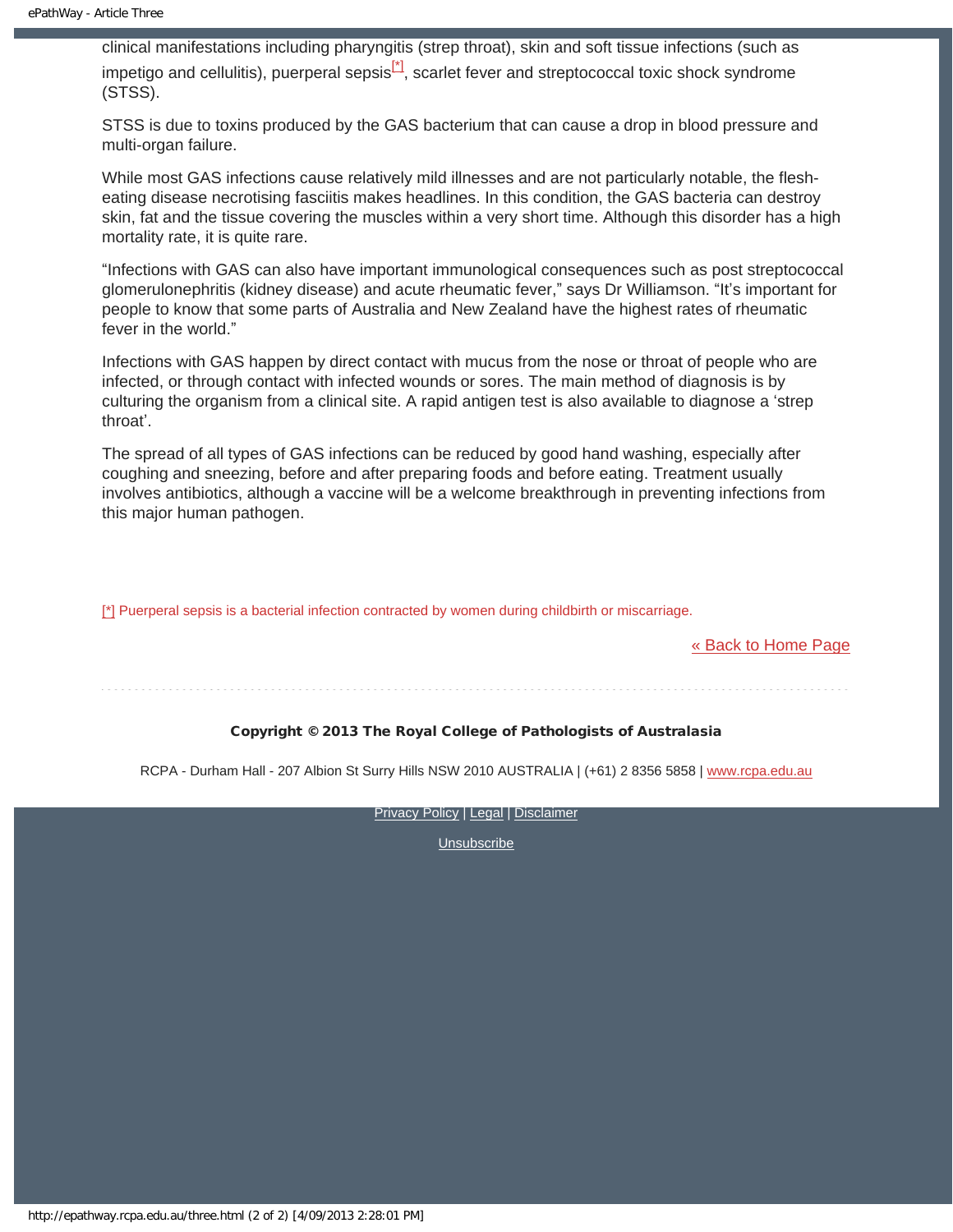<span id="page-13-0"></span>

### Lyme disease can cause red spots and make people see red



Lyme disease is an infectious disease caused by the bacterium *Borrelia burgdorferi* and related species. It is transmitted to people when a tick infected with this bacterium bites them. The symptoms of Lyme disease are also quite broad such as fever, headaches, rash, tiredness and joint pains, which means a diagnosis based on clinical features alone is not conclusive.

Only some species of ticks are capable of infecting people with the *Borrelia* bacterium, and these ticks have only been found in North America, Asia and Europe. None has been found in Australia, and that's the sticking point that makes some people see red.

"There are three schools of thought about whether Lyme disease exists in Australia," explains Dr Stephen Graves<sup>[1]</sup>, microbiologist and spokesman for Lyme disease for the Royal College of Pathologists of Australasia (RCPA). "There are those who say it absolutely exists here, and those who say it absolutely doesn't, and both sides are very passionate about their stance."

Dr Graves says there are also the fence sitters who say there is no firm evidence that proves it's here, but they also can't prove conclusively that it's not here. He says he is a part of this group.

"It's certainly a contentious issue," he says. "People who believe it is in Australia argue it's not being